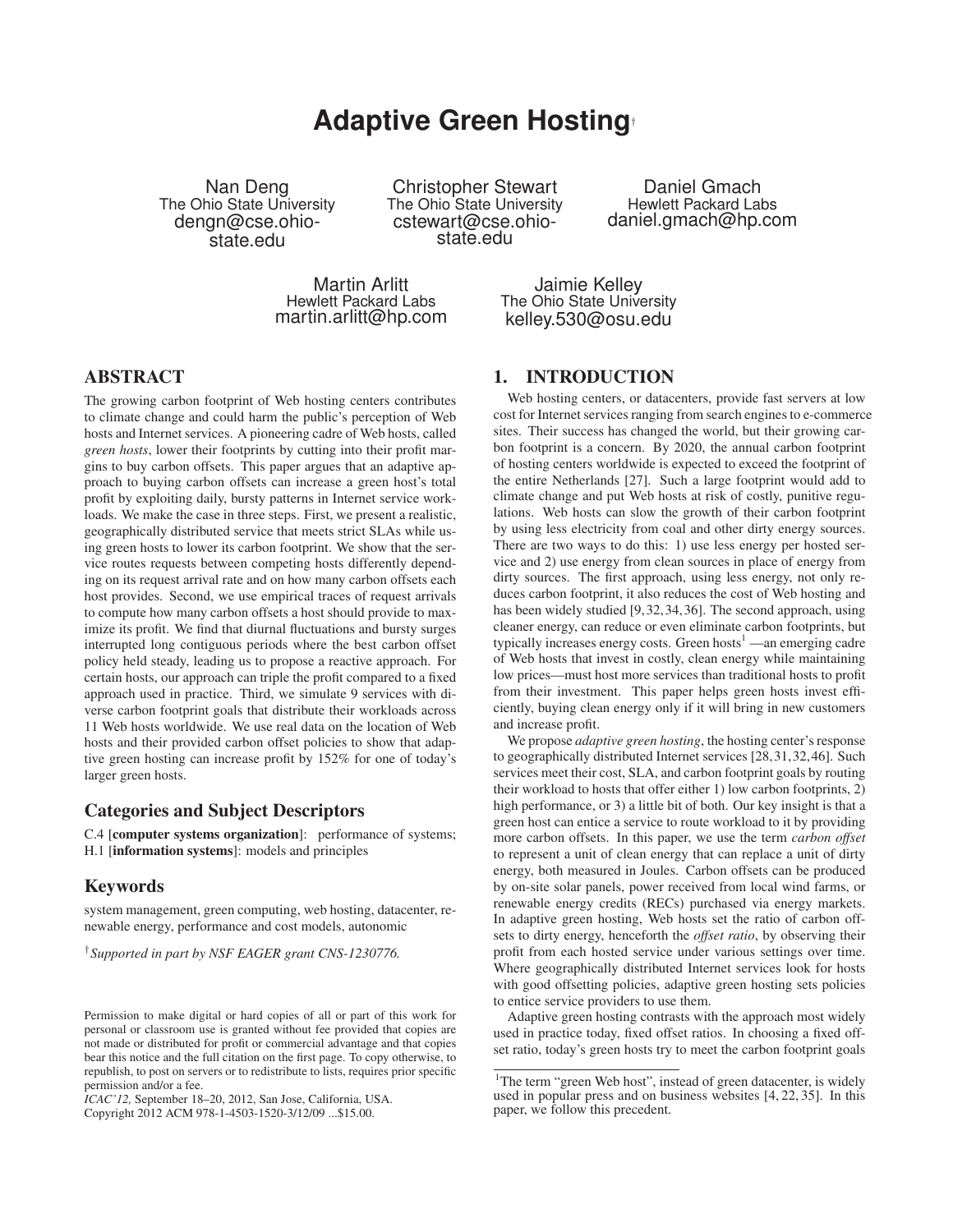

Figure 1: A niche market for green hosting. Each point represents 1 Web host. The X-axis is the number of A-type DNS records registered to the host. Stars indicate green hosts.

of their hosted services. However, meeting this threshold does not ensure that a green host will receive a service's workload. Instead, a service may route its workload across multiple hosts, mixing resources that differ in performance and offset ratios. This latter approach exploits fungible carbon offsets. The service needs only ensure that the weighted sum of their carbon footprint across all hosts meets their goals.

We compare fixed versus adaptive offset ratios using a geographically distributed service proposed in prior work [28]. The service chooses between 3 international Web hosts. We show that daily and bursty workload patterns alone can change the service's routing policies, suggesting that fixed offset ratios do not always maximize a green host's profit. At times, a fixed offset ratio causes green hosts to buy too many offsets (wasting money). At other times, it causes green hosts to buy too few offsets (losing customers). Our proposed adaptive approach can increase profit by 152% for one of today's larger green hosts. This paper makes the following contributions:

1. We present a new problem that intersects autonomic and green computing: Adaptive management of carbon offsets in shared web hosting centers.

2. We show that a green host's profit from an investment in clean energy is affected by the workload patterns of hosted services.

3. We propose a reactive approach to set the offset ratio that increases profit across diverse workloads and carbon footprint goals.

The remainder of this paper is as follows. Section 2 describes the state of the art in green hosting and discusses prior systems research on adapting to changing workloads. Section 3 overviews adaptive green hosting and defends its key premise: Time-varying workload changes can affect the yield of a given offset ratio. Section 4 computes a host's best offset ratio across real traces with diurnal and bursty patterns and proposes a reactive approach to set the offset ratio. Section 5 studies adaptive green hosting across multiple, geographically distributed services, showing that adaptive green hosting increases profits compared to an aggressive fixed offset ratio. Section 6 concludes by framing these results in the broader context of green and autonomic computing.

#### 2. RELATED WORK

This paper models a green host's profit under adaptive and fixed carbon offset to dirty energy ratios, advancing the state of the art. Our models study how carbon-aware services react as green hosts increase their offset ratios, extending recent research on carbon awareness. Finally, we propose a reactive approach to set offset ratios, adding to a large body of work in workload adaptation. In this section, we outline related work in these areas.

State of the Art in Green Hosting: AISO [4], HostGator [22], Green Geeks, and GreenQloud [19] reflect a growing cadre of green hosts that hope to profit from their investments in clean energy. AISO, the eldest of these green hosts, was founded in 1997 but its customer base began to grow rapidly in 2002, increasing by 60% through 2008 [45]. AISO's growth marks the start of an ongoing boom in green hosting. HostGator [22], a green host based in windy Texas and founded in 2002, is now one of the largest low-cost Web hosts in the world, hosting over 1.8 million domain names. While AISO buys solar panels to invest in clean energy, HostGator buys renewable energy credits from local wind farms. The latter approach, using renewable energy credits, allows HostGator to support offset ratios greater than 100% by buying multiple credits for every joule used. HostGator in particular offsets 130% of the dirty energy used to power its servers. Green Geeks offset 300%.

Green hosting firms are targeting a small but growing market, Internet service providers that want show their commitment to the environment. Most people worldwide (83%) say that they prefer green products when they do not cost more than non-green alternatives [21], perhaps reflecting conspicuous altruism [20]. Similar results show that CIOs (61%) and system managers (71%) are willing to support green hosts if prices, response times, and throughput are the same [8, 23].

Figure 1 provides evidence of the growth. We plot registrations on the domain name services (DNS) of Web hosts, a rough but widely used metric to size Web hosts. Hosts with more authoratative (A-type) DNS records likely support more services. Using Domain Tools [12], we counted the DNS records of 200 Web hosts returned from online searches, plotting the 25 largest. In this group, there were 8 hosts that mentioned clean energy investments on their public Web pages (green hosts) and 17 traditional hosts that did not. We also controlled for price and hosting features. Each host offered hosting plans below \$5, a 99.9% uptime guarantee, and unlimited network data transfer. Most green hosts in our study were above the median in terms of registered domains with 2.9 times more A-type records than traditional hosts on average.

Research on Carbon-Aware Services: With the boom in green hosting, some services now consider their carbon footprint when choosing between Web hosts. These services, called geographically distributed services, can use many hosts worldwide. Le et al. [28] studied services that capped their carbon footprints either by cap-and-trade, cap-and-pay, or absolutely capped policies. Their key insight was that a central load balancer could route requests between green and dirty Web hosts to maintain a low carbon footprint while meeting SLAs. Liu et al. [31, 32] provided a model to assess a Web host's performance to carbon footprint efficiency. They use weighted linear models to find the best host, proposing a scalable algorithm to do so. Zhang et al. [46] studied services that tried to minimize the carbon footprint of certain requests within a fixed budget. This approach reflects a common practice where large companies outsource a small portion of their operation to a green host, often for conspicuous altruism [4, 20]. Ren et al. [38] also discuss the costs of going green.

Internet services can also consider their carbon footprint by deciding when, if ever, to process requests. A service can drop requests and turn off machines to use less dirty energy. Blink [39] proposed a key-value storage service that transferred popular keys away from nodes that were turned off during intermittent clean energy outages. The challenge was to serve as many read and write requests as possible using only resources powered by clean energy. Li et al. [29] turned off processor cores to increase the ratio of renewable energy to dirty energy on a system. Similarly, Gmach et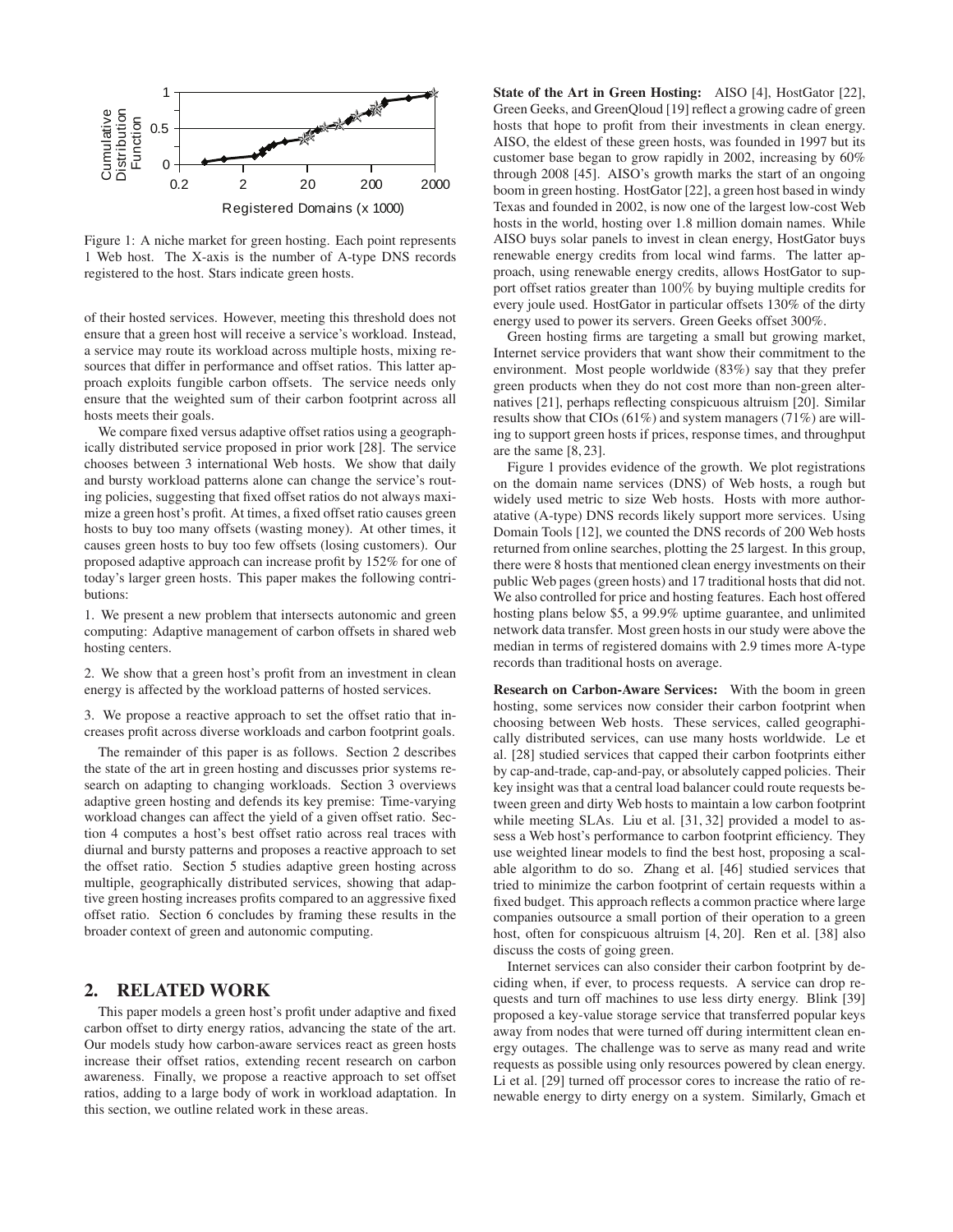

Figure 2: Adaptive green hosting for Internet services that lease resources on demand.

al. [16, 17] found that server-power capping and consolidation to power servers under low renewable-energy production can enable renewable powered services, albeit with a performance cost. Stewart et al. [42] was among the first to explore these problems, "showing that datacenters must use costly batteries or grid ties to make up for below-threshold renewable-energy production.

Workload Adaptation: It is well known that Web hosts support dynamic workloads that exhibit daily [5, 40], bursty [7], and nonstationary patterns [40]. Control theory solutions are now widely used in research and practice. Abdelzaher et al. [3] provides a good primer on such techniques, covering resource and admission controllers, sensors, and reactive and predictive techniques. There has been too much work in this area to list here. Our work adds to the field by considering a new metric, the offset ratio.

# 3. MAKING THE CASE FOR AN ADAPTIVE APPROACH

Given the boom in green hosting, we believe future Web hosts will compete by offering fast, cheap, and *green* resources to nimble cloud-based services. We propose adaptive green hosting, a new control loop based on carbon offset ratios (shown in Figure 2). Hosts adapt their offset ratios for each hosted service in response to changes in the availability of carbon offsets and request arrival patterns. We define a *carbon offset policy* as a vector where each element indicates the offset ratio assigned to each hosted service. This section makes the case for an adaptive approach by showing that fixed policies yield below optimal profits even when carbon offsets are always available at a fixed price and hosted services have fixed carbon-footprint goals.

#### 3.1 Motivating Example

Consider Ecosia [13], a simple Internet service that provides a wrapper to Bing's search APIs and uses ad revenue to 1) offset Bing's estimated footprint and 2) invest in a rainforest protection program. Rather than spending its ad revenue on carbon offsets for the servers that host its homepage, CSS style sheets, and CGI scripts, Ecosia uses green hosts, bundling the costs of carbon offsets with hosting expenses. Ecosia commits to a carbon neutral footprint for its servers [13], i.e. 100% offset ratio. That is, Ecosia must be able to attribute 1 carbon offset for every joule of dirty energy used to power its servers. Every month these servers support more than 15 million unique searches that must complete quickly or else Ecosia will lose users [2].

For this example, we assume that Ecosia can send search requests that originate in the East Coast of the US to a Web host in either 1) the Eastern US, 2) the Western US, or 3) Europe. This setup mimics prior work [11, 28]. The hosts differ only in their network latency and carbon offsets per joule. The eastern host has

the lowest network latency (41ms round trip on average), then the western host (80ms), and finally the European host (121ms). Each host leases cloud instances that can service a request in 1.6ms, supporting up to 600 requests per second (RPS). However, successful requests must complete within 150ms, including network latency, queuing delay, and service time. The expected successful requests from each datacenter is shown below, using an modified M/M/1 queuing model [25].

Eastern US Host 
$$
v_0 = \frac{(0.150 - 0.041)}{1}
$$
 (1)

| Factoric to 1.63t | $v_0 = \frac{1}{(600 - \lambda_0)}$               |     |
|-------------------|---------------------------------------------------|-----|
| Western US Host   | $v_1 = \frac{(0.150 - 0.080)}{(600 - \lambda_0)}$ | (2) |

European Host 
$$
v_2 = \frac{(0.150 - 0.121)}{\frac{1}{(600 - \lambda_0)}}
$$
 (3)

Here,  $\lambda_0$  reflects the request arrival rate at time 0. The eastern host offers no carbon offsets, the western host is carbon neutral, and finally the European host buys 2 offsets for every joule it uses. In other words, the hosts have offset ratios of 0%, 100%, and 200% respectively.

Ecosia wants to use as few cloud instances as possible while ensuring 1) all arriving requests complete successfully and 2) carbon footprint goals are met. Cloud instances are leased hourly. We assume that at every 1-hour interval  $t$ , Ecosia knows its request arrival rate for that interval, e.g.,  $\lambda_t = 120$  requests per second. With the request arrival rate, we can compute how many requests each instance can complete successfully (i.e.,  $v_0 = 51, v_1 = 38, v_2 = 16$ under  $\lambda_t = 120$  RPS). Knowing the offset ratio for each instance (i.e.,  $c_0 = 0\%, c_1 = 100\%, c_2 = 200\%$ ) and Ecosia's goal of being carbon neutral ( $C = 100\%$ ), we can compute the Ecosia's optimal workload distribution, i.e., the vector  $X = \langle x_0, x_1, \dots, x_i \rangle$ where each element reflects how many instances (an integer) Ecosia leases from each host i. The formal optimization model is:

Minimize 
$$
\sum_{i=0}^{n} x_i^{(t)}
$$
 (4)

Subject to 
$$
\frac{\sum_{i=0}^{n} E_i c_i^{(t)} x_i^{(t)}}{\sum E_i x_i^{(t)}} \ge C
$$
 (5)

$$
\text{and } \sum_{i=0}^{n} v_i x_i^{(t)} \ge \lambda \tag{6}
$$

$$
and \forall_i (x_i \in \mathbb{Z}) \tag{7}
$$

The goal is to minimize the total number of instances used. The first constraint keeps Ecosia's servers within a target carbon footprint (C). To be carbon neutral, Ecosia would set  $C = 0$ . Assuming green hosts and traditional hosts differ only in their offset ratio, we uniformly set the energy per instance coefficient  $(E_i)$  to 100wH. The second constraint requires enough instances to process incoming requests  $(\lambda_t)$  within SLA.

Integer programming solvers can find near optimal workload distributions for Ecosia [28,31,46]. We used LP solve, an open source solver commonly bundled with Linux platforms [33]. Under 120 RPS, Ecosia would use 4 instances from the host in western US only. Even though the host in eastern US can successfully complete 1.3X more requests per instance, the lack of carbon offsets forces Ecosia to use other hosts.

Under adaptive green hosting, the eastern host could buy carbon offsets specifically to attract Ecosia's workload. The carbon-offset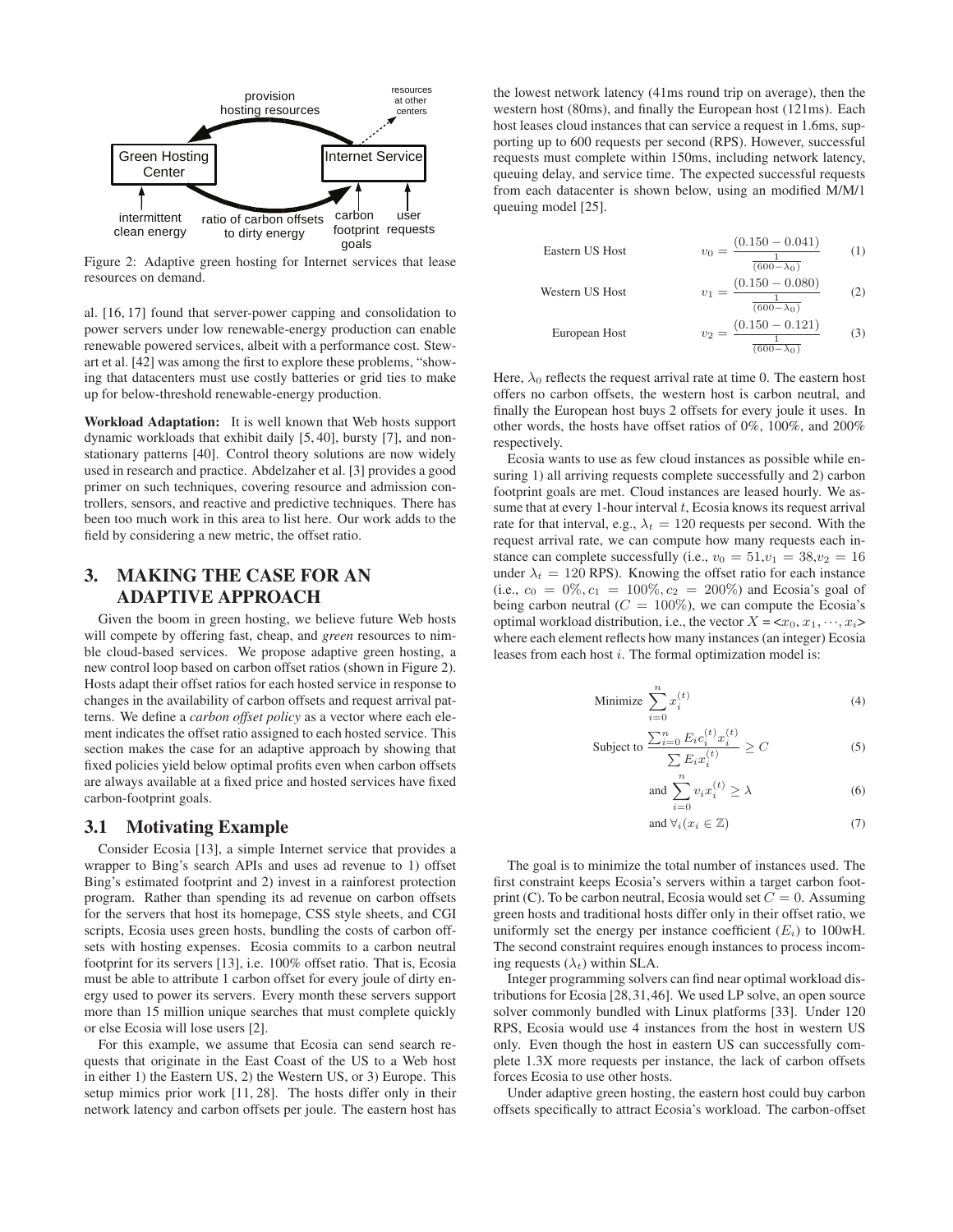

Figure 3: Carbon-offset elasticity for the eastern US host. The y-axis shows instances provisioned on the host relative to the maximum setting, i.e.,  $\frac{\eta_{east}(X) - \eta_{east}(K)}{\eta_{east}(K)}$  where K maximizes  $\eta_{east}$ . Ecosia routes requests differently across offset ratios (x-axis). Under 120 requests per second (RPS),  $\eta_{east}(K)$  equals 3 instances. Under 400 RPS, it equals 23 instances.

elasticity  $(n)$  captures a host's workload as a function of carbon offsets assigned  $(\zeta)$  to a target service. The carbon-offset elasticity tells us if a host can increase its workload by giving a target service more offsets per joule of dirty energy. These offsets can be bought as renewable energy credits, transferred from another service, or pulled from on-site sources. Because energy is fungible, this is an accounting problem. Below, we show the optimization formula for carbon offset elasticity for a single service. Equation 9 projects Equation 5 to a single host that considers the marginal gain by changing its offset ratio (Equation 10).

$$
\eta_j(\zeta) = x_j : \text{ Minimize } \sum_{i}^{n} x_i^{(t)} \tag{8}
$$

Subject to 
$$
\frac{\sum_{i=1}^{n} c^{(t)} x_i^{(t)} + \zeta x_0^{(t)}}{\sum x_i^{(t)}} \ge C
$$
 (9)

and 
$$
\sum_{i=0}^{n} v_i x_i^{(t)} \ge \lambda
$$
 (10)

For N discrete settings of  $\zeta$ , we can compute a host's carbon offset elasticity for a model-driven service by solving  $N$  integer programming problems. *Thoughout this paper, we use this key insight to assess the yield of clean energy investments for a host.*

Figure 3 shows the carbon-offset elasticity for the eastern host. The result highlights a unique aspect of clean energy: it is fungible. Even though Ecosia managers want their service to be carbon neutral, they will lease instances from a host that offsets less than 100% of its carbon footprint if other hosts offset more than 100%. In this example, the eastern host benefited. Under 120 RPS, if the eastern US host were to offset just 50% of its carbon footprint, the best workload distribution used only eastern US and European instances. If the eastern US host were to offset 70% of its carbon footprint, the best workload distribution used 1 European and 3 eastern US instances, matching the the number of instances used if the host were to offset 100% (carbon neutral).

The carbon elasticity changes when Ecosia's request arrival rate rises to 400 RPS. Under 70% carbon offset ratio, European instances detracted 13% of the workload that would be sent to the eastern US host if it were carbon neutral. In fact, under 400 RPS, the eastern host leases the same number of instances under a 50% offset ratio as it does at the 70% offset ratio. This shows that a static carbon offset policy chosen under 1 request arrival rate can be below optimal when the request rate changes. Note, this finding does not require that Ecosia managers change their carbon footprint

Table 1: A summary of all outcomes for the workload distribution found via integer programming solution for carbon-capped and performance-oriented services.

| <b>Conditions</b>                                                                                                                                             | Hosts chosen          |
|---------------------------------------------------------------------------------------------------------------------------------------------------------------|-----------------------|
| $c_{BP} > C$                                                                                                                                                  | East                  |
| $\overline{\forall_i l p_i(\lambda)} \in Z$ and                                                                                                               | East, West,           |
|                                                                                                                                                               | or Euro               |
| $\sum v_i \cdot  lp_i(\lambda) -  (lp_i(\lambda))  \leq 2v_{sp}$                                                                                              | East, West,           |
|                                                                                                                                                               | or Euro               |
|                                                                                                                                                               | East, West            |
| $\sum v_i \cdot [lp_i(\lambda) - \overline{[(lp_i(\lambda))]]} > 2v_{west}$ and $\sum v_i \cdot [lp_i(\lambda) - \overline{[(lp_i(\lambda))]]} \leq v_{east}$ | Euro, $Euro_{\infty}$ |
| $\sum v_i \cdot  lp_i(\lambda) -  (lp_i(\lambda))   > 2 * v_{east}$ and                                                                                       | East, West            |
| $\sum v_i \cdot [lp_i(\lambda) -  (lp_i(\lambda)) ] \leq v_{east} + v_{euro}$                                                                                 | Euro, $Euro_{\infty}$ |

goals or relax their SLA, nor does it require that carbon offsets become more or less available. Also, we observe that the elasticity function grew slowly after 40% offset, raising the question, "does a 15% increase in leased instances justify a 60% increase in the offset ratio?" We address this question Section 4.

#### 3.2 Generalizing the Example

The relative throughput and offset ratios of the hosts in our example capture a practical region of the workload distribution problem for carbon aware services. The general problem is an integer programming problem; each service assigns an integer ( $ip_i \in \mathbb{Z}$ ) to n-tuples  $(v_i, c_i)$  reflecting the instances leased from each host. The ideal solution is not limited by the integer requirement and finds a solution equal to the linear programming solution ( $lp_i \in \mathbb{R}$ ). We constrain this space of problems with the following assumption: a service will consider only 1 host that doesn't meet its carbon footprint goals, the best performing host. Our assumption builds from the intuition that workload distribution involves some management costs that will deter managers from choosing poor performing hosts that offer too few offsets to meet a service's goals. We call services that follow this assumption performance oriented.

We claim that any carbon-capped and performance-oriented service will lease instances from only 1) its best performing host, 2) its best performing host that meets carbon footprint goals (i.e., second best performing host), or 3) the host offers an offset ratio that exceeds the service's footprint goals and combines with the best performing host to yield highest performance per instance achievable while meeting footprint goals (exploiting fungible offsets).These properties correspond to the eastern US, western US, and European hosts in the Ecosia example. Changing the absolute throughput and offset ratios of a service's hosts will change the proportions with which each host is selected. However, our claim is that any host used by a carbon capped service will have (in the limit) at least one of the 3 properties above.

We prove this claim by considering all possible outcomes of the optimization model. Table 1 provides a summary of our proof.

Outcome #1: The best performing host offers an offset ratio that exceeds the service's carbon footprint goals. The service uses instances from only the eastern US host.

Outcome #2: The linear programming solution returns only integer values. With only 2 constraints, an n-host linear programming solution chooses between only 3 hosts [43]. The service picks instances from either only the western US host or some linear combination of the eastern US and European hosts, whichever provides the best performance per instance. The outcomes here are restricted by our prior assumption that each service considers at most 1 dirty host. We leave to future work an extension of this analysis for services that can use more than 1 dirty host. For such services, any mix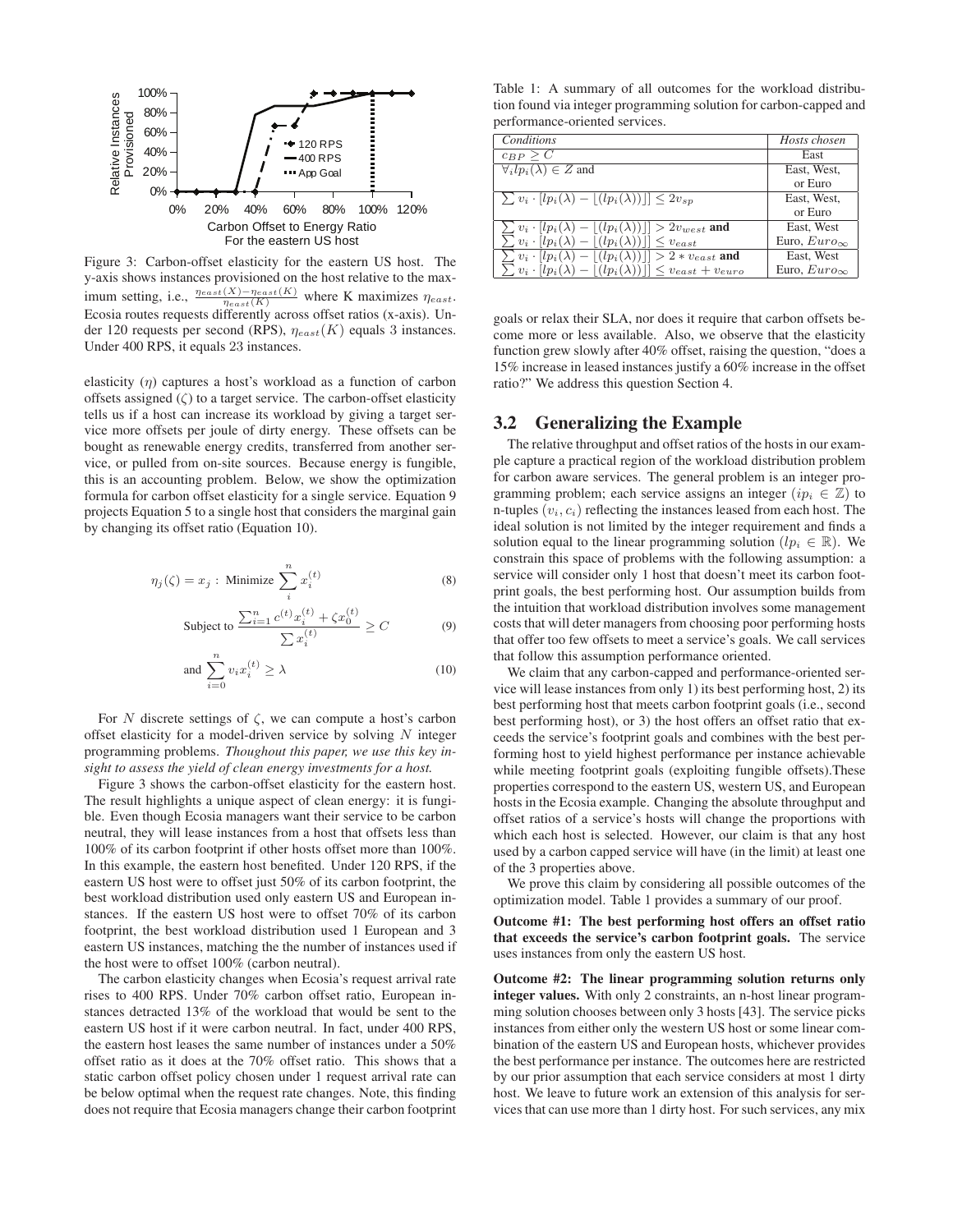of dirty and green hosts could be the most efficient, which would make computing the  $\eta$  function more complex.

Outcome #3: The linear programming solution uses fractional instances to process fewer than  $2v_{west}$  requests. Here, the integer programming solution replaces the fractional instances with whole instances. The western US host represents the most efficient way to do this, since, by definition, it offers the greatest performance among hosts that meet carbon footprint goals.

Outcome #4: The linear programming solution uses fractional instances to process fewer than  $v_{east}$  requests. Here, we rely on the performance-oriented assumption. The service either provisions (more than 2) instances from only the western US host, or it mixes instances with the eastern US host and some other host that exceeds its footprint goals. The service must use either the eastern US host or the western US host because no other host offers fewer offsets than the western US host and exceeds its throughput. As the Europoean host's offset ratio goes to infinity, we can show that it becomes the host that the eastern US host is combined with. Thus, we denote it as  $euro_{\infty}$  in Table 1.

Outcome #5: The linear programming solution uses fractional instances to process fewer than  $v_{east} + v_{euro}$  requests. This outcome combines instances from Outcome #3 and #4. Finally, we note that the linear programming solution would not process more fractional requests than  $v_{east} + v_{euro}$ .

#### 4. ADAPTING TO REAL WORKLOADS

Section 3 described an Internet service that divided user requests among competing hosts to 1) be carbon neutral and 2) keep its costs low. Hosts received a portion of the service's requests, depending on their cost to throughput ratio, carbon footprint, and the rate at which user requests arrived. This example showed that, as request rates change over time, green hosts that use fixed offset ratios will sometimes lower their profit by buying too many (spending more than needed) or too few offsets (losing customers).

This section shows that green hosts can increase profit derived from a service by eschewing fixed offset ratios in favor of an adaptive approach. Prior research on adapting to workload changes has focused on how services should provision instances to maximize throughput [3], minimize costs [15, 32], and meet carbon goals [28, 31, 46]. In this section, we focus on how *hosts* should set their offset ratio (e.g., by buying RECs) to maximize their profit for a service. Like prior work, this function depends on the service's request rate, cost models, and carbon footprint goals. However, unlike prior work, this function also depends on the performance and offset ratios of other hosts.

We revisit our example service from Section 3. This time, we use a trace from a real enterprise service to capture changing request rates. For each 1-hour window in the traces, we compute carbon offset ratios that maximize profit for the eastern, western, and European hosts. We study 1) how many times the best carbon offset ratio changes, 2) how quickly it changes, and 3) how much it changes. Our results prompted us to create a reactive approach that adapts the offset ratio based on recent history. We begin by presenting a formal profit model for green hosting.

#### 4.1 Profit Model

Web hosting centers that adopt a cloud computing model earn money by leasing virtual resources over a fixed period of time [6]. A leasable resource is called an instance. Hosts profit when they earn more money per leased resource than they spend buying, maintaining, and powering them (captured in Equation 11).

$$
P = I \cdot p \cdot R - \frac{StartupCosts}{T}
$$
 (11)

In the above equation, profit  $P$  is a function of instances leased  $(I)$ , revenue per instance  $(R)$ , the percentage of revenue turned into profit considering only operational costs  $(p)$ , and amortized startup costs (where  $T$  captures the host's expected lifetime). We assume  $I \geq 1$ . In most places, clean energy costs more than dirty energy, so green hosts will have higher operational costs. They must lease more instances to profit from this investment.

$$
P(c) = \eta(c) \cdot p \cdot R - c \cdot E \cdot cost_{co2e} \cdot S - \frac{StartupCosts}{T}
$$
  
(12)  

$$
P(c) = \eta(c) \cdot p \cdot R - c \cdot E \cdot cost_{co2e} \cdot \lceil \frac{\eta(c)}{S} \rceil S - \frac{StartupCosts}{T}
$$
  
(13)

Equation 12 adds the cost of carbon offsets  $(cost_{co2e})$ , energy per instance  $(E)$ , the granularity of energy data (measured in instances)  $(S)$ , and the ratio of carbon offsets to joules  $(c)$ . These factors make green hosting less profitable than traditional Web hosting. The equation also shows the effect of carbon offset elasticity  $(\eta(c))$  in increasing the amount of instances leased. Green hosts can profit by investing in clean energy only when the carbon offset elasticity leads to increased revenue. Equation 13 shows the full profit model when  $\eta(c)$  can exceed S.

In practice, green hosts invest in clean energy with caution, trying to keep the risk of losing money low. Here, we formalize a risk aware approach commonly used in practice [14, 26]. The idea is to cap how much money is invested in clean energy so that a small increase in leased instances yields profit.

Low Risk Green Hosting: *The maximum ratio of carbon offsets to dirty energy (c<sub>max</sub>) is capped, such that*  $c_{max} \leq \frac{pR}{E \cdot cost_{co2e} \cdot |S|}$ . *Where* S *is the set of leasable instances receiving the offsets. Plugging* cmax *into Equation 12, we see that it allows a host to recoup costs when increasing the offset ratio from 0 to* cmax *yields only 1 leased instance (the worst case).*

Theorem: A green host that invests with the above low-risk approach should choose the smallest c that maximizes  $\eta(c)$  in order to maximize profit. Here, we provide a short proof. First, we observe that a host's costs are linear in c, provided  $\bar{E} > 0$  and  $cost_{co2e} > 0$ . If  $\eta(c + \epsilon) = \eta(c)$ , then costs under  $c + \epsilon$  would exceed costs under  $c$ , meaning lower total profit. Thus, the smallest  $c$  is a necessary condition. Second, we prove by contradiction that  $\eta$  must be maximized.

*Hypothesis* : *Assume* 
$$
P(c_1) > P(c_2)
$$
 where  $\eta(c_1) < \eta(c_2)$  (14)

$$
WLOG: Start upCosts = 0 \tag{15}
$$

$$
Substitution: P(c_1) = \eta(c_1)pR - c_1Ecost_{co2e}|S|
$$
 (16)

$$
Substitution: P(c_2) = \eta(c_2)pR - c_2Ecost_{co2e}|S|
$$
 (17)

$$
WLOG: Assumec_1 = 0
$$
\n
$$
Substitution: n(0)nR > n(c_2)nR - c_2Ecost_{cc_2e}|S|
$$
\n
$$
(19)
$$

$$
iubstitution: \eta(0)pK > \eta(c_2)pK - c_2Ecost_{co2e}|S|
$$
\n
$$
c_2Ecost_{co2e}|S|
$$
\n
$$
(19)
$$

$$
Algebra: \frac{c_2 \log_{co2e} |\nu|}{pR} > \eta(c_2) - \eta(0)
$$
 (20)

$$
WLOG:Assume\eta(c_2) - \eta(0) = 1\tag{21}
$$

$$
WLOG: Assumec_2 = c_{max} \text{ i.e., as large as possible } (22)
$$

$$
Contraction: \frac{|S|}{|S|} > 1
$$
\n<sup>(23)</sup>

Finally, we used both public data and local tests to calibrate a realistic  $c_{max}$ . Table 2 shows inputs to our profit model and their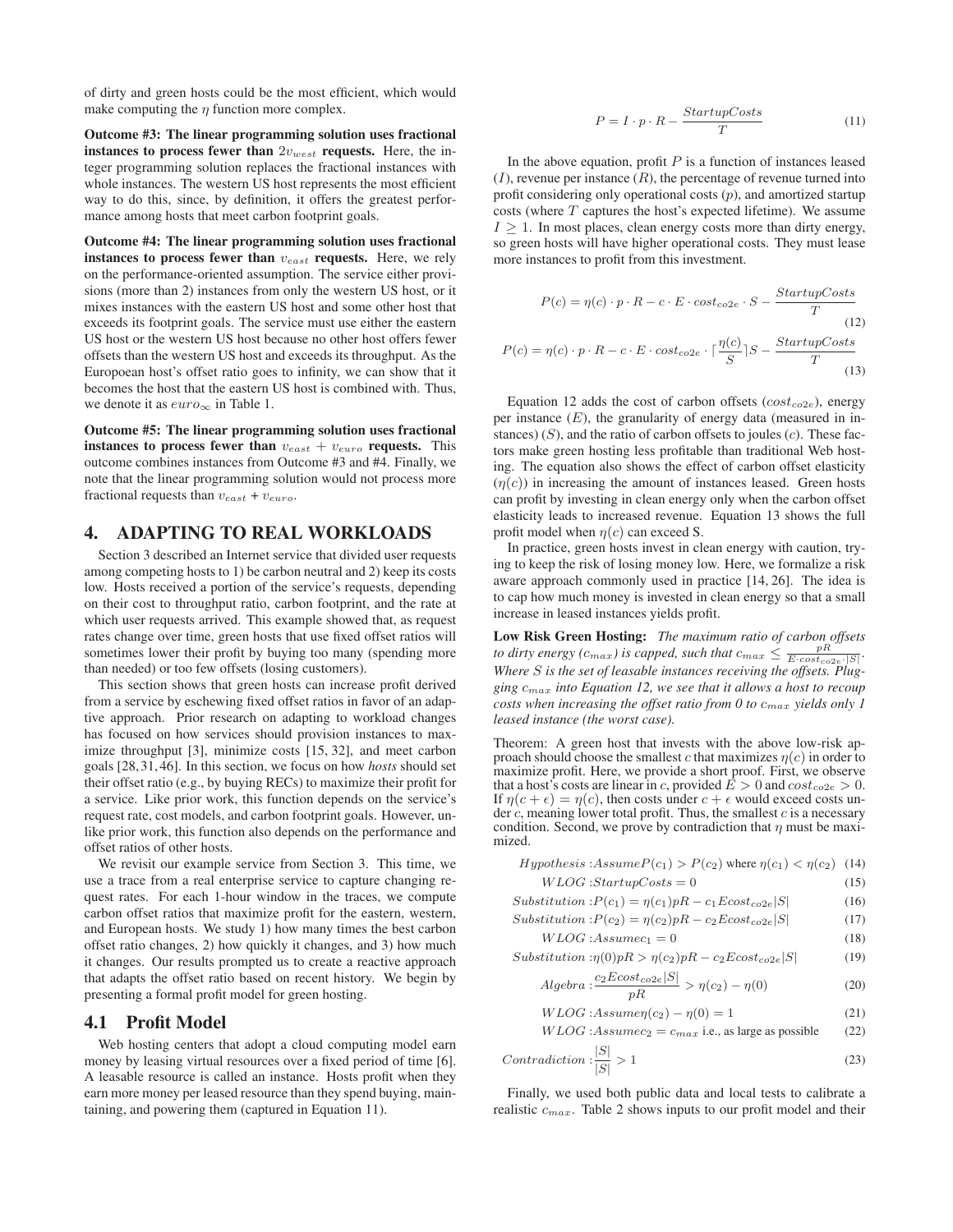Table 2: Values used to estimate  $c_{max}$  for this study.

| Public Data        |          |                                      |  |
|--------------------|----------|--------------------------------------|--|
| variable           | value    | source                               |  |
| R.                 | \$0.085  | Amazon EC2 [1]                       |  |
| $\mathcal{p}$      | $4\%$    | Amazon's EBITDA [44]                 |  |
| $cost_{co2e}$      | \$0.0045 | Renewable energy credits online [18] |  |
| <b>Local Tests</b> |          |                                      |  |
| variable           | value    | source                               |  |
| E                  | 23Ki     | ARM Marvel processor + SSD           |  |
| S                  | 32       | Tripp Lite PDU with power display    |  |



Figure 4: Request rates for a modern enterprise application, codenamed VDR [40]. VDR is used in six continents. The plots show requests rates at 2 servers hosted in the Americas. The first plot compiles arriving requests for both servers, capturing diurnal patterns. The second plot shows request rates for a request type with fast response times, likely static content. In the second plot, requests arrive according to a heavy tail.

source. Our local setup uses a small cluster of ARM processor devices with attached SSD storage. These devices host Apache on Linux, supporting up to 600 requests per second throughput. These results match findings from prior work [30, 37]. The peak power from our ARM nodes is 5.5W; multiplying by 3,600 seconds provides our value for the hourly energy usage of an instance. We also consider a PUE of 1.2. Most (81%) power distribution units (PDU) used at the rack level in today's datacenter include LCD displays and network access for energy data [41]. Our PDU can support 32 instances. Note, the PDU is a good level to assign carbon offsets since energy data is easy to acquire. Assigning carbon offsets at higher levels in the power delivery system increase the size of S, diluting the amount of carbon offsets that can be purchased with low risk [10]. Filling these values into our model, we set  $c_{max} = 300\%$ for all studies in the remainder of this paper.

#### 4.2 Trace-driven Study

We used empirical traces of request rates and carbon prices to study the most profitable carbon offset ratios for green hosts over time. Recall, in Section 3, we computed  $\eta$  for the eastern host using a constant request rate and the default offset ratios of the western US and European hosts. In this section, we compute  $\eta$  for T timestamped request rates and offset ratios. Assuming low risk investing, the output reduces to a vector of  $T$  carbon offset ratios for each host, where the  $t^{th}$  setting reflects the smallest ratio  $c_t$  that maximizes  $\eta_t(c_t)$  given the request rate  $\lambda_t$ . Our final assessment of profit uses our model to combine results from all  $T$  time steps.

Figure 4 shows two normalized request rate traces taken from an HP service used across the world [40]. These traces cover approx. 8 days and capture diurnal patterns in the request rate. Both traces were normalized to produce about 1.5 million requests per

day (about 175 RPS). They differ in the distribution of request rates within a day. The top trace matches the distribution of all arriving requests. Its  $99<sup>th</sup>$  percentile of request rates is 1.5X larger than the  $99<sup>th</sup>$  percentile of an exponential distribution with the same mean. In other words, the top trace has a tail that is only slightly heavier than an exponential distribution. The bottom trace captures the arriving requests for 1 request type. The  $99^{th}$  percentile of request rates in this trace is 5X larger than the  $99^{th}$  percentile of a normal distribution with the same mean. In other words, the bottom trace has a tail that is much "heavier" than an exponential distribution. Such heavy tails are a well studied in Internet services [5, 7].

We also studied the effect of changing carbon prices by discounting  $c_{max}$  and default offset ratios. We used a trace of the daily market price for carbon offsets from iPath Global Carbon [24]. Our trace ranged from Feb. 8, 2012 through Feb. 14, 2012. The resulting daily, relative prices were 1.08, 1.08, 1.03, 0.98, 0.97, 0.94, and 1. Market prices often track wholesale prices well.

Study Results: We used the iterative method described in Section 3 to compute carbon offset elasticities for each host, workload, and time step. We chose 31 discrete values for the offset ratio, using multiples of 10% from 0 to 300%. For every 1-hour time step, we used the request rate  $(\lambda_t)$  from either the diurnal or heavy tail traces above to compute how many instances a host would provision if it set its offset ratio to one of the above discrete values. We assume that the other hosts keep their default offset ratio.

Table 3 shows how the best carbon offset ratio changed over time under 1) the diurnal workload with fixed carbon prices, 2) the heavy tail workload with fixed carbon prices, and 3) the heavy tail workload with changing carbon prices. In total we computed 1,674 offset elasticities (3 hosts x 3 workloads x 186 hours).

To maximize profit across each studied workload, every host needed to use at least 3 different offset-ratio settings. The hosts used fewer settings (below 4) under the diurnal workload than under the heavy tail traces. We explain these results by highlighting a key aspect of the integer programming (IP) outcomes outlined in Section 3: Linear programming (outcomes #1 and 2) provide the best solution modulo the request rate. When the request rate is larger than  $v_{east} + v_{euro}$ , a host should set its offset ratio to maximize its usage under the linear programming solution. For the eastern and western US hosts, this setting is very close to the service's carbon footprint goal. For the European host, this setting is the smallest setting that ensures the following  $k*v_{east}+v_{euro} > v_{west}$ where  $k$  in  $\mathbb R$  is the number of eastern US instances sponsored by the European host's fungible offsets. However, when the request rate falls below  $v_{east} + v_{euro}$  (outcomes #3–5), the best settings change depending on the IP solution.

In our example,  $v_{east} + v_{euro}$  equals 67 RPS and the average arrival rate is 175 RPS. The distribution of request rates in the diurnal workload is close to exponential, meaning the median request rate is close to the average rate. Indeed only 18% of the 1-hour intervals under the diurnal had request rate below 67 RPS. The offset ratio found under the linear programming solution was chosen of 90% of the time for all hosts. Heavy tail distributions do not share this property. Instead, short workload bursts make the average rate larger than the median. Despite having the same arrival rate, the heavy tail distribution shows request rates below 67 RPS 45% of the time. More generally, we can not claim that all heavy tail workloads on all cloud platforms will include some intervals where  $\lambda_t$  <  $v_{east}$  +  $v_{euro}$ . However, for a given average arrival rate, a high variance, heavy tail distribution is more likely than an exponential distribution to include such intervals.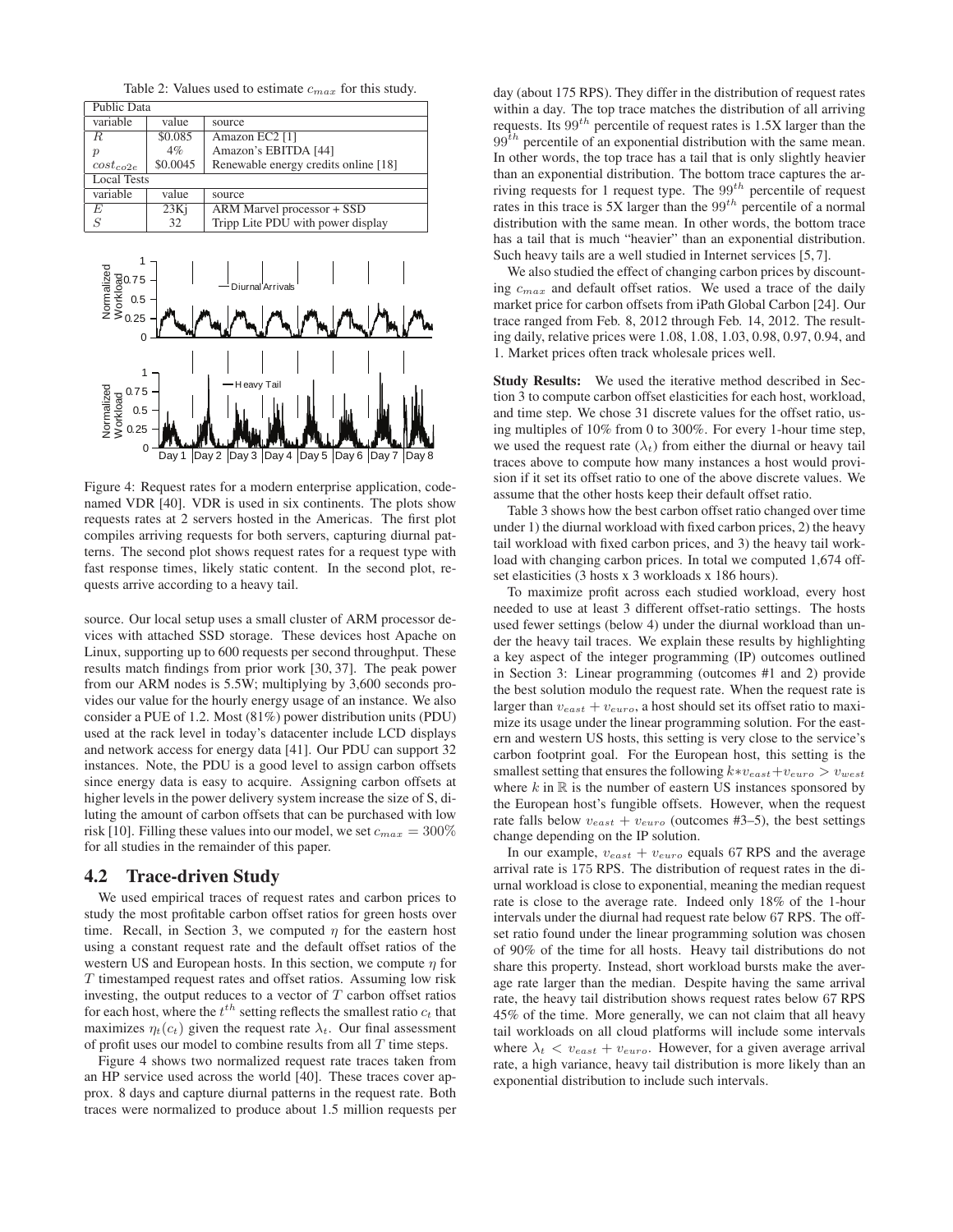Table 3: Data on the best carbon offset ratios in our study. Metric: Number of Ratios Chosen ( $|\bar{c}| : c \in \bar{c}$  iff  $\exists t \forall k \ P_t(c) \geq P_t(k)$ ) What to look for: Numbers greater than 1 suggest that fixed policies yield below optimal profit.

| Workload                   | Eastern    | Western | European |
|----------------------------|------------|---------|----------|
| Diurnal                    | 4 settings |         |          |
| Heavy tail                 |            |         |          |
| Heavy tail and market car- |            |         |          |
| bon prices                 |            |         |          |

Metric: Expected Contiguity of  $2^{nd}$  Most Frequent Setting (Ex(|L|:  $\forall$  l  $\in L C_l = k \wedge (l+1) \in L$ 

| What to look for: Large numbers suggest carbon offset ratios are stable. |              |         |          |  |
|--------------------------------------------------------------------------|--------------|---------|----------|--|
| Workload                                                                 | Eastern      | Western | European |  |
| Diurnal                                                                  | $1.60$ hours | 1.75    | 1.23     |  |
| Heavy tail                                                               | 1.65         | 3.00    | 4.05     |  |
| Heavy tail and market car-                                               | 2.05         | 2.75    | 8.86     |  |
| bon prices                                                               |              |         |          |  |

Metric: Absolute distance from  $1^{st}$ 

What to look for: Large numbers reflect the magnitude of profits lost by static hosts. Minimum value is 10% and maximum is 300%.

| Workload                   | Eastern | Western | European |
|----------------------------|---------|---------|----------|
| Diurnal                    | 100%    | 100%    | 200%     |
| Heavy tail                 | 100%    | 50%     | 190%     |
| Heavy tail and market car- | 100%    | $100\%$ | $100\%$  |
| bon prices                 |         |         |          |

Second, we observe that offset ratios change slowly. In particular, we observe several long contiguous periods under the second most frequent policy, even under the diurnal workload. Several last longer than 4 hours. We note that this correlated behavior is well explained by low request rates 1) at night and 2) between bursty periods. The average period of contiguity rounds up to 2 hours in all but 1 of the study traces. Finally, we also observe that the absolute distance between the second most frequent and most frequent ratio are far apart, simply setting the offset ratio to the larger of the two can waste a lot of money.

Table 4: Accuracy of reactive and tail-aware reactive approaches. Shown for the western US host.

Metric: Accuracy  $(\sum_n \frac{I(C_n=Pred(n))}{n})$ 

| $m$ canacy $\sum_{n}$     |      |          |            |
|---------------------------|------|----------|------------|
| Web host                  | Mode | Reactive | Tail Aware |
| Diurnal                   | 97%  | 95%      | 97%        |
| Heavy tail                | 66%  | 65%      | 70%        |
| Heavy tail w/ Carbon mar- | 79%  | 73%      | 80%        |
| ket                       |      |          |            |

#### 4.3 A Reactive Approach

Since our trace-driven approach revealed that the best offset ratio held for long contiguous periods, we implemented a reactive approach to set the carbon offset ratio. We assume that Internet services tell each host what their ideal offset ratio was for the previous hour. Given that the service can monitor its request arrival rate, it can compute this offset directly using the approach described in Section 3.

Our reactive approach considers the history of a service's ideal offset ratio. When the ideal ratios over the last 2 hours match, we change the offset ratio to the matching value. Otherwise, we assign the ratio to the statistical mode. The latter works well under diurnal workloads where the most frequent ratio occurs 97% of the time. The former helps with heavy tailed workloads where the ratio changes for several hours at time.

Our full approach also exploits heavy tailed contiguous periods in the offset ratio. We scan the history of results for patterns indicating that a contiguous period of length l has a large probability of



(c) European Host

Figure 5: Profit of east, west, and European hosts from the Ecosia example using real workload traces. All results are reported relative to the profit under the over-offsetting approach.

leading to a period of length  $l + k$ . If such patterns are found, our reactive policy returns to the mode after the  $l + k$  interval. Table 4 shows the accuracy of our full, *tail-aware* approach in predicting the ideal offset ratio compared to using the mode or our base approach for the western US host. Our full approach makes the most accurate predictions in all cases, a property that holds across all studied hosts.

Results: We compare our reactive approach to an oracle-driven adaptive approach that sets the offset ratio to the value that maximizes profit for the upcoming interval (called *oracle adaptive)*). We also compare against an oracle-driven fixed-setting approach that sets the offset ratio to the value that most frequently maximized profit throughout the trace (i.e., the statistical mode for the whole trace). These approaches use advanced knowledge that would be unavailable in a deployed system, but they are useful in demonstrating how well our reactive approach works. We also compare against the *over offsetting* approach which sets offset ratio to  $c_{max}$ . The idea behind this approach is that increasing the offset ratio will only increase  $\eta$  (which is not true). We make this over-offsetting approach our baseline.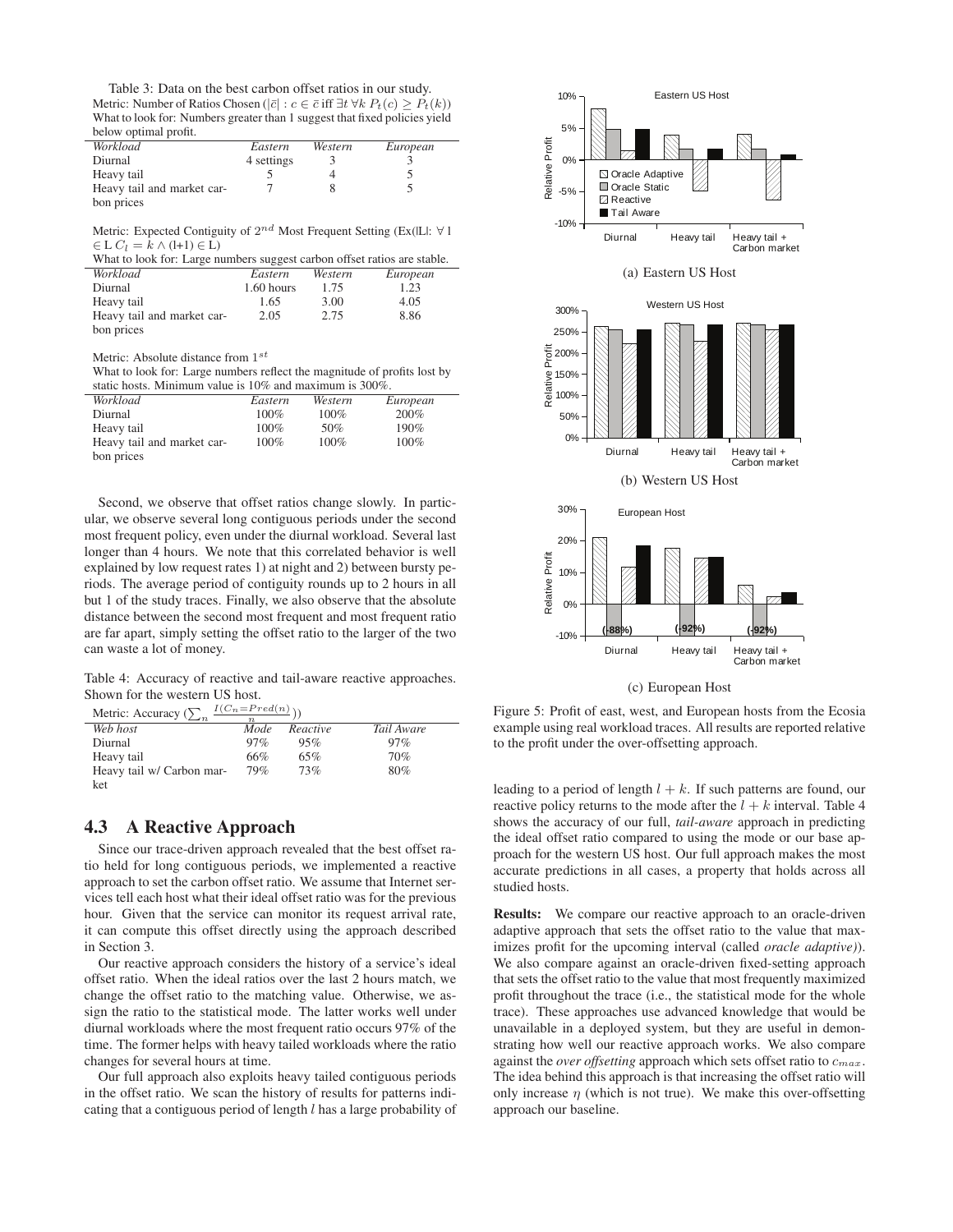

Figure 6: Our setup for adaptive green hosting. Dotted lines reflect data that is transmitted at every cloud provisioning interval (e.g., hourly). Solid lines reflect real time actions.

Figure 5 shows the profit achieved under the different carbon offsetting strategies. We highlight results from each host individually.

*1. The eastern US host* provides the best performance. If it raises its offset ratio about 100%, Ecosia would provision all instances on it. However, this may result in buying too many offsets. Generally, the profit loss from buying too many offsets, under low-risk investing, is lower than the loss from buying too few offsets. Thus, our base reactive approach which can under provision resources after noisy fluctuations in the ideal offset ratio is less profitable than the overoffsetting approach. Our tail-aware approach avoids losing money due noisy fluctuations by preemptively moving back to the mode when heavy tailed periods expire. We observe that small, short term changes in the ideal offset ratio can affect achieved profit.

*2. The western US host* sits in the middle. If the eastern host offers no carbon offsets, Ecosia often chooses the western host as a second option. However, since carbon offsets are fungible, if the western host increases its offsets to  $c_{max}$ , Ecosia will use the western host only so it can offset instances on the eastern host. Over-offsetting performs poorly. Comparing only the other approaches, the results are similar to the eastern US host.

*3. The European host* provides qualitatively different results. This host must offer high offset ratios (near  $c_{max}$ ) to entice Ecosia to use it in combination with the eastern US host. It is most often best for this host to set an offset ratio of 0% to avoid wasting money on instances that won't be provisioned. However, for long periods in the middle of the day, the European host is best served by an offset ratio above 200%. Recall from Figure 3 that under high requests rates the European datacenter can reduce the offsets needed to provision eastern US instances. The mode is the wrong metric for this datacenter because the lost profit in the middle of the day far outweighs the cost of over offsetting. Our full approach is comparable to the optimal adaptive approach for this host.

## 5. CASE STUDIES ON SHARED HOSTS

Figure 6 details adaptive green hosting. At every provisioning interval, the hosted service uses recently observed data on its request arrival rate to compute the offset ratios that would maximize instances leased from each host (Section 3). The adaptive green hosts keeps a history of such data, and uses it to set its offset ratio for the next interval (Section 4). The hosted service then tries to maximize throughput within a carbon budget based on each host's performance and offset ratio by balancing its workload across hosts. In Section 4, we studied the effect of adaptive offset ratio on one service, finding that green hosts can increase profit by adapting



Figure 7: Where the shared Web hosts in our case studies live. We chose 11 of the largest Web hosts (green and traditional) using domain tools and online searches. Unintentionally, our results include hosts in North America and Europe only.

their offset ratio to the service's daily and bursty workload patterns. This section studies hosts that support many services.

#### 5.1 Setup

We used our VDR traces to simulate 9 Ecosia services. Each service used a load balancer to route requests to either: 1) its best performing host, 2) the best performing host that met its carbon footprint goals, or 3) a host that offered a high offset ratio. We defined these services such that the best performing host mapped to one of the large Web hosts described in Figure 1.

Each service placed its load balancer at the best performing host and set its carbon footprint goal to the offset ratio of the fastest green host. When the load balancer sent requests to a remote host, the penalty was 1 round trip network delay (as in the queuing models in Section 3). We modeled delay between hosts using: 1) distance in miles between the other hosts and the nearest host, 2) speed of light, 3) a slowdown coefficient, and 4) TCP processing overhead. We calibrated the slowdown coefficient with regression tests on ping results between a laptop in Columbus, OH and servers deployed in London, UK, Frankfurt, GE, Berkeley, CA, St. Louis, MO, and Rochester, NY. We set the coefficient to 2.4.

Figure 7 plots the cities where each Web host's servers resided. The legend in the figure shows the carbon offset to dirty energy ratio offered by each host. We collected this data from public websites. There are 11 hosts listed, each is labeled with a letter to hide its identity. The two hosts offering the most carbon offsets (D and K) do not provide the highest throughput for any service.

Table 5 shows the set up for each service's load balancer and its carbon footprint goal. Two hosts (B and K) that offered offset ratios greater than 100% were used by services with diverse carbon footprint goals. Also, one well located carbon-neutral host (J) supported diverse footprint goals. Specifically, host B supported 7 services with the following goals: 100%, 100%, 130%, 130%, 130%, 130%, and 150%. Host J supported 3 services with the following goals: 100%, 100%, and 130%. Finally, host K supports 6 servies with the following goals: 150%, 130%, 130%, 130%, 130%, and 130%. We used the heavy tailed VDR trace for each service (Figure 4). The price of carbon offsets was fixed. The maximum throughput of each node was 600 requests per second.

At the top of every hour, our tail-aware reactive approach collected the ideal offset ratio for each service during the previous hour. We set the offset ratio for each service individually. Total profit for a host was the sum of profit from each hosted service. We compared this approach to the fixed offset policies commonly used in practice: 100%, 150%, 200%, and 300%. Here again, we call 300% the over offsetting approach and used it as our baseline.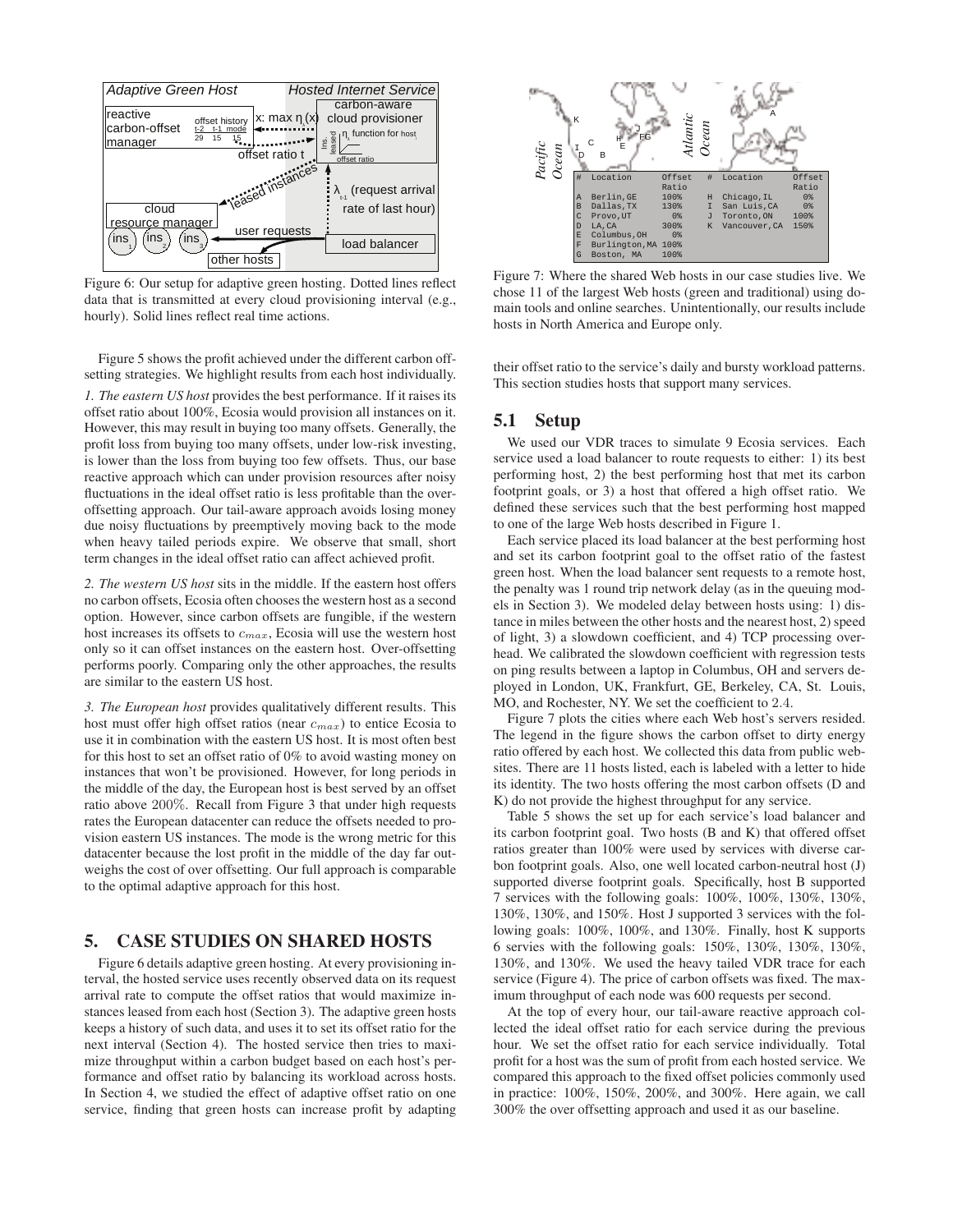![](_page_8_Figure_0.jpeg)

Figure 9: Average offset ratio recommended by adaptive green offsetting for each host in our setup.

Table 5: The configuration of each service's load balancer in our setup. The leftmost columns show the service number and its footprint goal. The rightmost columns label which hosts the service routes requests to.

| #              | footprint | <b>Best</b> | Best performing + | Many Offsets |
|----------------|-----------|-------------|-------------------|--------------|
|                | goal      | performing  | meets goals       |              |
|                | 100%      | E           |                   | B            |
| $\overline{c}$ | 150%      | C           | K                 |              |
| 3              | 100%      | Н           |                   | В            |
| 4              | 130%      | А           | B                 | K            |
| 5              | 130%      |             | B                 | K            |
| 6              | 130%      | F           | B                 | K            |
|                | 150%      |             | K                 | D            |
| 8              | 130%      | G           | B                 | K            |
| Q              | 130%      | B           | K                 |              |

![](_page_8_Figure_4.jpeg)

Figure 8: Relative profit of the shared green hosts (B, J, and K). Each host's profit per service under the over offsetting policy was \$2.17, \$7.66, and \$1.5 respectively. We used the VDR request trace with heavy tail arrival patterns (7.8 days). The over offsetting policy sets a fixed offset ratio of 300%. Recall, only hosts B, J, and K were shared by services with diverse footprint goals.

#### 5.2 Shared Hosting Results

Figure 8 shows the relative profit increase from our *adaptive green hosting approach*. Our approach consistently outperformed the over offsetting approach, increasing profit by at least 68% in each case. Our gains were lowest (68%) for host J because its hosted services saw a wide difference in the offset ratio between their best performing hosts (0%) and host J (100%). Any investment in carbon offsets offered high yield. Indeed, the profit per service under the over offsetting policy (\$7.66) was 2–4 times larger than the other hosts. Here, our approach increases profit by adapting to workload changes in services. We also run the same experiment on diurnal traces mentioned in Section 4. The relative profit increase for host B, J and K are 105%, 69% and 236% respectively.

We also compared two approaches commonly used in practice: over offsetting and carbon-neutral green hosting. Host B and K gain the most from over offsetting because they were in competition against other green hosts. Host J preferred a carbon neutral approach. First, our approach adapted to each host's environment, consistently outperfoming both approaches.

Is Adaptive Green Hosting Really Green? Adaptive green hosting increases profit in two ways. First, it helps green hosts buy

![](_page_8_Figure_10.jpeg)

Figure 10: Relative profit of the shared green hosts when services provision according to a different optimization model [46]. Each host's profit per service under the over offsetting policy was \$6.33, \$5.50, and \$4.83 respectively.

![](_page_8_Figure_12.jpeg)

Figure 11: Relative profit of the shared green hosts when services can choose to buy carbon offset directly. Each host's profit per service under the over offsetting policy was \$1.71, \$2, and \$0.66.

carbon offsets with low risk, allowing them to make bold investments (up to  $c_{max}$ ) to bring in customers. Second, it helps green hosts avoid wasting money on too many offsets. This latter benefit could actually make hosts less green than they are today. Figure 9 shows the suggested average offset ratio of adaptive green hosting in our setup. The average offset ratio increased for 10 of the 11 hosts. Only host D, which offered a ratio of 300%, had a lower average offset ratio than its default. Because green hosts reflect a minority of web hosts in general, adaptive green hosting is likely to suggest increased investment in clean energy.

Can Adaptive Green Hosting be Applied to Different Service Models? The services that we have studied so far have been based on minimizing instances (cost) within carbon and throughput constraints [28]. However, recent work has explored alternative models. Zhang et al. [46] proposed a model that maximizes renewable energy usage within cost and throughput constraints. Our approach to create carbon offset elasticity models can be applied to this service model also. We modified our setup to allow services #1, 2 and 3 to use this service model. Figure 10 shows the results. Services in this model tend to route a few requests to the greenest datacenter. Host J (which offers on 100% offset ratio by default) suffers the most. Over offsetting helps this host the most. Hosts B and K can adapt not only to supporting diverse carbon footprint goals but even to diverse service models. Our adaptive approach increases relative profit by more than 100 percentage points for both hosts.